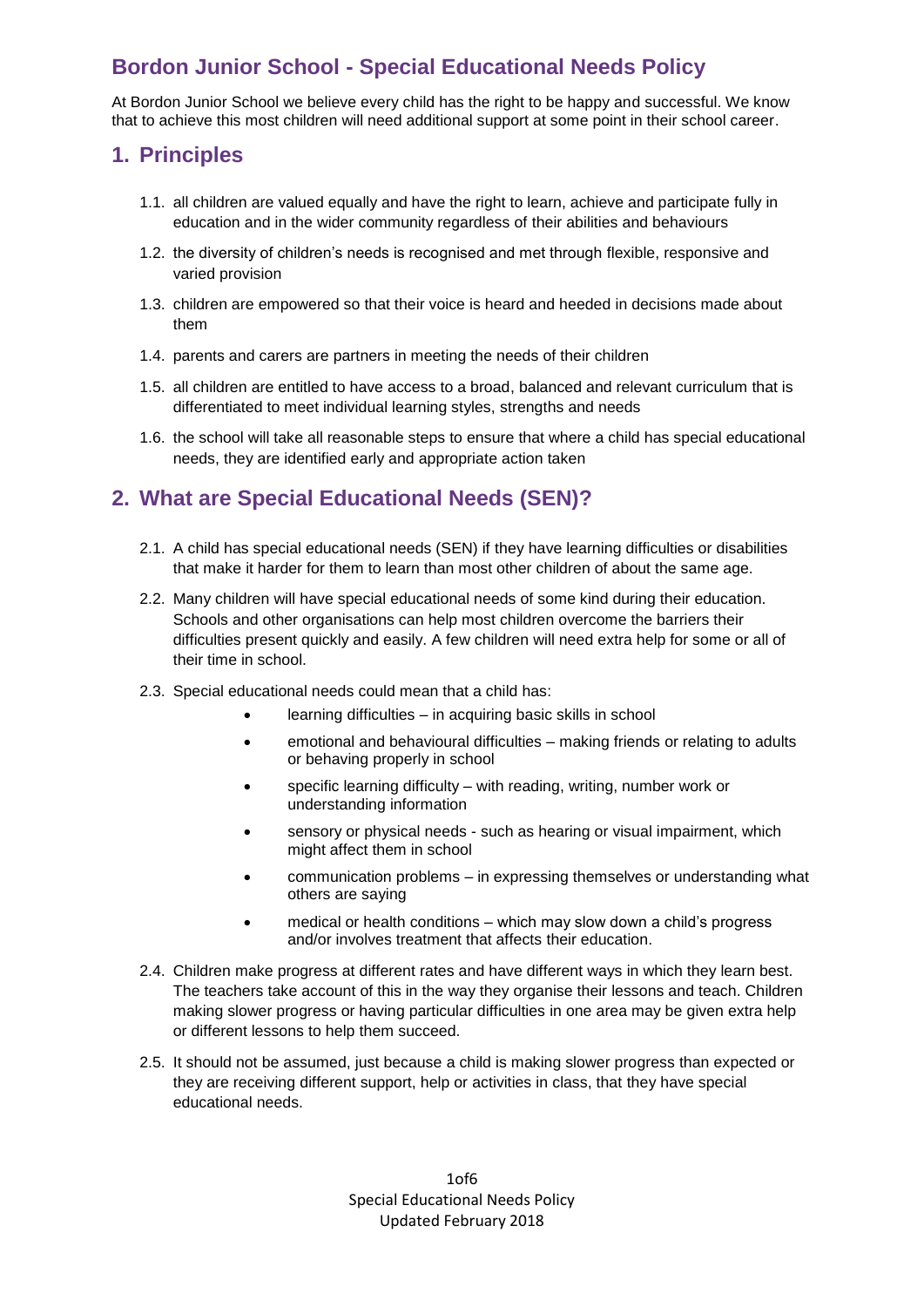# **3. The role of the SEN Coordinator (SENCo)**

- 3.1. overseeing the day-to-day operation of the school's SEN policy
- 3.2. coordinating provision for children with special educational needs
- 3.3. liaising with and advising fellow teachers
- 3.4. managing learning support assistants
- 3.5. overseeing the records of all children with special educational needs
- 3.6. liaising with parents of children with special educational needs
- 3.7. contributing to the in-service training of staff
- 3.8. liaising with external agencies including the LEA's support and educational psychology services, health and social services, and voluntary bodies.

## **4. Identification, Assessment and Provision**

- 4.1. Each child's current levels of attainment and progress are regularly assessed to establish a pattern of individual strengths and weaknesses; identify next steps in learning; and identify where additional support may be required. In addition a range of special assessments are available, and the school makes use of a number of external agencies to identify the nature of any difficulty.
- 4.2. A graduated response recognises there is a continuum of special educational needs and brings increasing specialist expertise to bear on the difficulties that a child may be experiencing.

### **5. SEN Support**

- 5.1. When a special educational need is identified, the class teacher provides interventions additional to the usual differentiated curriculum. This is called SEN Support.
- 5.2. The triggers for intervention through SEN Support will be concern, underpinned by evidence, about a child who:
	- 5.2.1. makes little or no progress even when teaching is targeted on an identified area of weakness
	- 5.2.2. shows signs of difficulty in developing literacy or mathematics skills which result in poor attainment in some curriculum areas
	- 5.2.3. presents persistent emotional or behavioural difficulties which are not ameliorated by the behaviour management techniques usually employed in the school
	- 5.2.4. has sensory or physical problems, and continues to make little or no progress despite the provision of specialist equipment
	- 5.2.5. has communication and/or interaction difficulties, and continues to make little or no progress despite the provision of a differentiated curriculum.
- 5.3. The SENCo will support further assessment of the child, assisting in planning future support for them in discussion with colleagues and monitor the action taken.
- 5.4. The child's class teacher remains responsible for working with the child on a daily basis and for planning and delivering an individualised programme.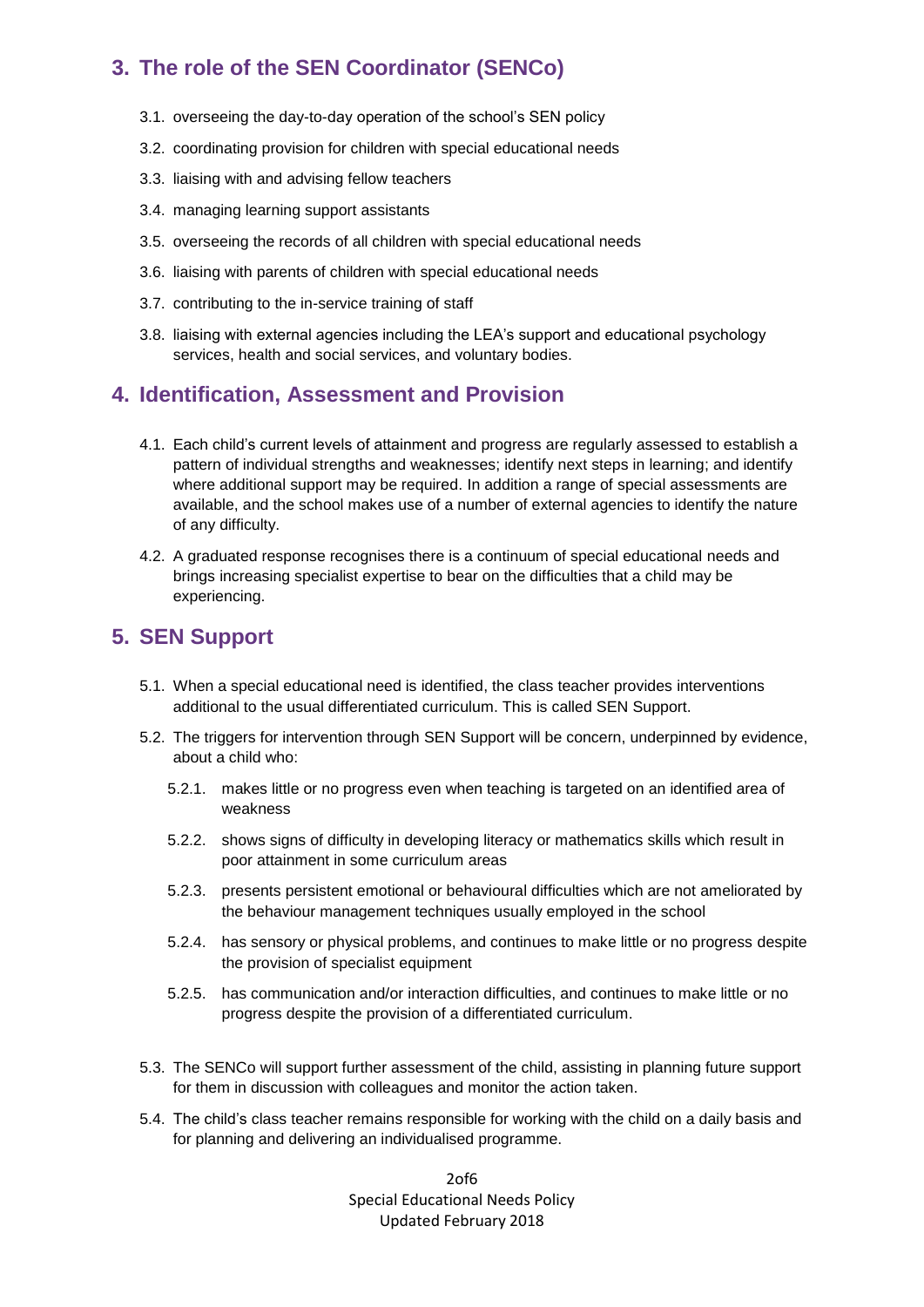- 5.5. Parents will always be consulted and kept informed of the action taken to help the child, and the outcome of this action.
- 5.6. A request for support from external services is likely to follow a decision taken by the SENCo and colleagues, in consultation with parents, at a review of the child's LSP.
- 5.6.1 External support services, will usually see the child so that they can advise teachers on new LSPs with fresh targets and accompanying strategies, provide more specialist assessments to inform planning and the measurement of a pupil's progress, give advice on the use of new or specialist strategies or materials, and in some cases provide support for particular activities.
- 5.7. The triggers for higher level external support will be that, despite receiving individualised support under SEN support, the child:
	- 5.7.1. continues to make little or no progress in specific areas over a long period
	- 5.7.2. continues working at National Curriculum age related expectations substantially below that expected of children of a similar age
	- 5.7.3. continues to have difficulty developing skills in literacy and mathematics
	- 5.7.4. has emotional or behavioural difficulties which substantially and regularly interfere with the child's own learning or that of the class group, despite having an individualised support plan.
	- 5.7.5. has sensory or physical needs, and requires additional specialist equipment or regular advice or visits by a specialist service
	- 5.7.6. has ongoing communication or interaction difficulties that impede the development of social relationships and cause substantial barriers to learning.
- 5.8. When school seeks the help of external services, detailed information is provided in order to establish which strategies have already been employed and which targets have been set and achieved.
- 5.9. The external specialist may act in an advisory capacity, or provide additional specialist assessment or be involved in teaching the child directly.
- 5.10 The resulting LSP for the child will set out fresh strategies for supporting the child's progress.
- 5.10. These will be implemented, at least in part, in the normal classroom setting and the delivery of the interventions recorded in the LSP continues to be the responsibility of the class teacher.

#### **6. Nature of intervention**

- 6.1. The SENCo and the child's class teacher decide on the action needed to help the child to progress in the light of their earlier assessment. This may include:
	- 6.1.1. different learning materials or special equipment
	- 6.1.2. some group or individual support
	- 6.1.3. extra adult time to devise the nature of the planned intervention and to monitor its effectiveness
	- 6.1.4. staff development and training to introduce more effective strategies
	- 6.1.5. access to LA support services for one-off or occasional advice on strategies or equipment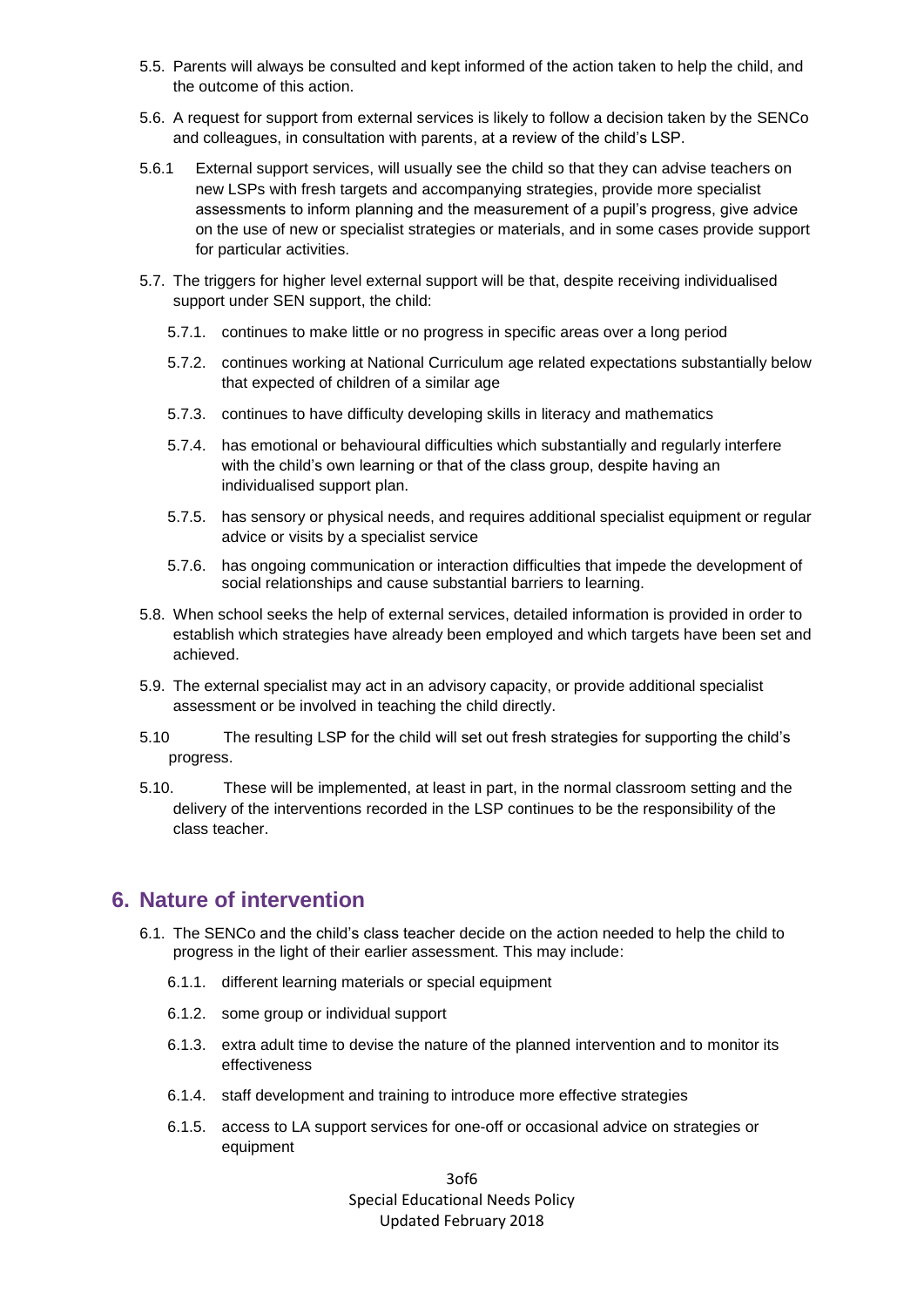## **7. Learning Support Plans**

- 7.1. Strategies employed to enable the child to progress will be recorded within a Learning Support Plan. The Learning Support Plan will include information about:
	- 7.1.1. the short-term targets set for the child
	- 7.1.2. the teaching strategies to be used
	- 7.1.3. the provision to be put in place
	- 7.1.4. when the plan is to be reviewed
	- 7.1.5. outcomes
- 7.2. The LSP only records support which is additional to the core provision available to all children, focusing on three or four individual targets that match the child's needs.
- 7.3. A child friendly format is used to ensure everyone, including the child, is able to access the information.
- 7.4. The LSP is reviewed at least twice a year and parents' views on their child's progress are sought. Wherever possible, the child will also take part in the review process and be involved in setting the targets.
- 7.5. Partnership with parents plays a key role in enabling children with SEN to be successful. Parents hold key information and have knowledge and experience to contribute to the shared view of a child's needs and the best ways of supporting them. All parents of children with SEN are treated as partners and supported to play an active and valued role in their children's education.
- 7.6. Children with SEN often have a unique knowledge of their own needs and their views about what sort of help they would like to help them make the most of their education will be ascertained. They will be encouraged to participate in all the decision-making processes and contribute to the assessment of their needs, the review and transition processes.

## **8. Statutory Assessment of Special Educational Needs**

## **Leading to an Educational Healthcare Plan**

- 8.1. Statutory assessment involves consideration by the LA, working co-operatively with parents, the child's school and, as appropriate, other agencies, as to whether a statutory assessment of the child's special educational needs is necessary. A child will be brought to the LA's attention as possibly requiring an assessment through a request by the child's school, from a parent or a referral by another agency.
- 8.2. Where a request for a statutory assessment is made, the child will have demonstrated significant cause for concern.
- 8.3. The LA will need information about the child's progress over time, and will also need documentation in relation to the child's special educational needs and any action taken to deal with those needs, including any resources or special arrangements put in place. The school will provide this evidence through SEN Support, this information may include:
	- 8.3.1. Learning Support plans for the pupil
	- 8.3.2. records of regular reviews and their outcomes
	- 8.3.3. the pupil's health including the child's medical history where relevant
	- 8.3.4. levels of attainment in literacy and mathematics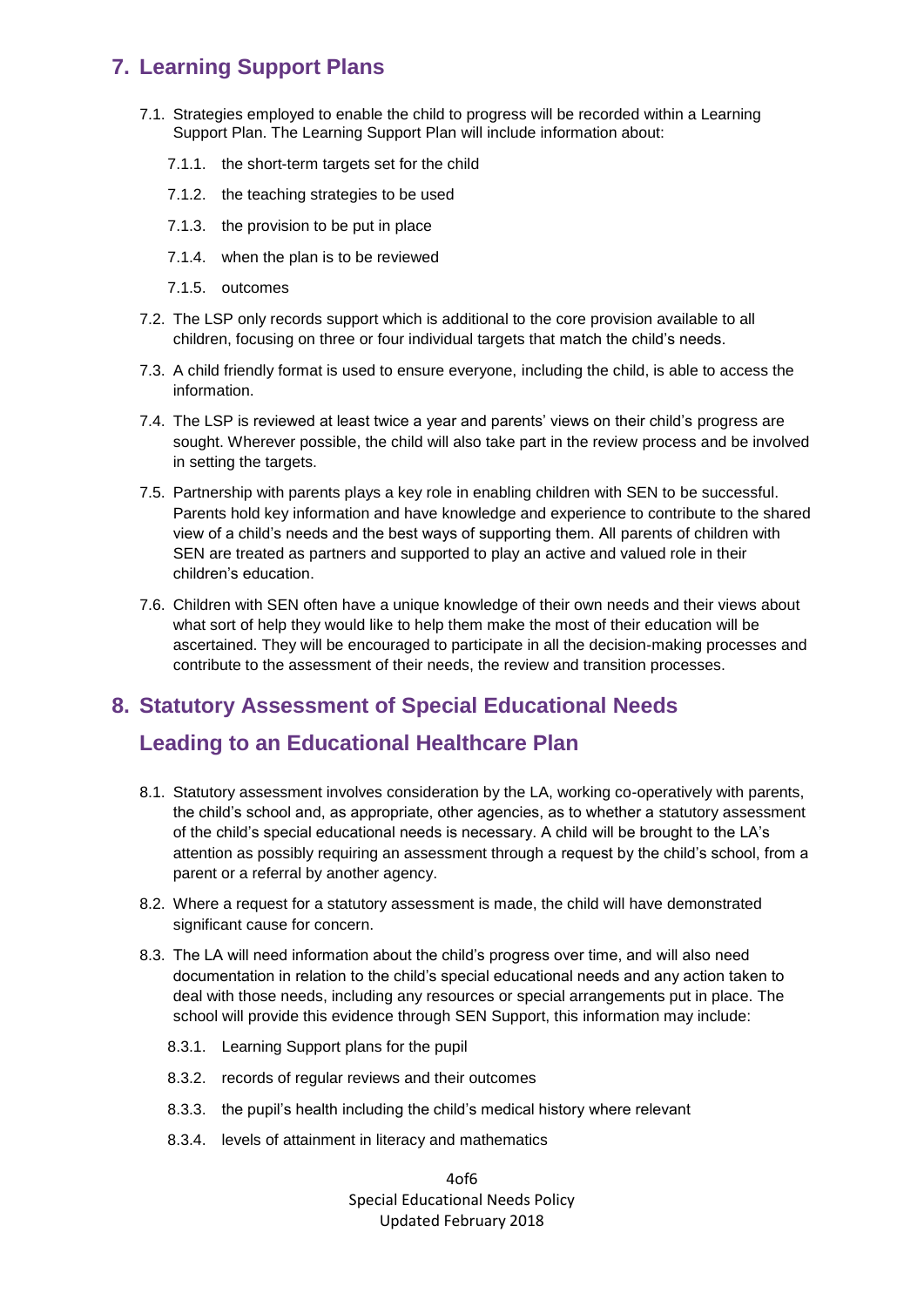- 8.3.5. educational and other assessments, for example from an advisory specialist support teacher or an educational psychologist
- 8.3.6. views of the parents and of the child
- 8.3.7. involvement of other professionals including those outside of education such as health or social services
- 8.4. Where the evidence presented to the LA suggests that the child's learning difficulties have not responded to relevant and purposeful measures taken by the school and external specialists and may call for special educational provision which cannot reasonably be provided within the resources available to the school, the LA will consider the case for a statutory assessment of the child's special educational needs.
- 8.5. The LA may decide that the degree of the pupil's learning difficulty and the nature of the provision necessary to meet the child's special educational needs is such as to require the LA to determine the child's special educational provision through a statement.
- 8.6. An Educational Healthcare Plan (EHCP) will include:
	- 8.6.1. the pupil's name, address and date of birth
	- 8.6.2. details of all of the pupils special needs
	- 8.6.3. identify the special educational provision necessary to meet the pupil special educational needs
	- 8.6.4. Identify the type and name of the school where the provision is to be made
	- 8.6.5. Include relevant non-educational needs of the child
	- 8.6.6. Include information on non-educational provision
- 8.7. All children with an EHCP will have short-term targets set for them that have been established after consultation with parents, child and include targets identified in the objectives of the EHCP.
- 8.8. These targets will be set out in an LSP and be implemented, at least in part and as far as possible, in the normal classroom setting.
- 8.9. The delivery of the interventions recorded in the LSP will continue to be the responsibility of the class teacher.

## **9. Annual review of an Educational Healthcare Plan**

- 9.1. All EHCPs must be reviewed at least annually with the parents, the pupil, the LA, the school and professionals involved invited to consider whether any amendments need to be made to the description of the pupil's needs or to the special educational provision specified in the EHCP.
- 9.2. The annual review should focus on what the child has achieved as well as on any difficulties that need to be resolved.
- 9.3. At the review in year 5, the aim should be to give clear recommendations as to the type of provision the child will require at the secondary stage. It will then be possible for the parents to visit secondary schools and to consider appropriate options within the similar timescales as other parents. The SENCo of the receiving school should be invited to attend the final annual review in primary school of pupils with EHCPs, to allow the receiving school to plan an appropriate LSP to start at the beginning of the new school year and enable the pupil and the parents to be reassured that an effective and supportive transition will occur.